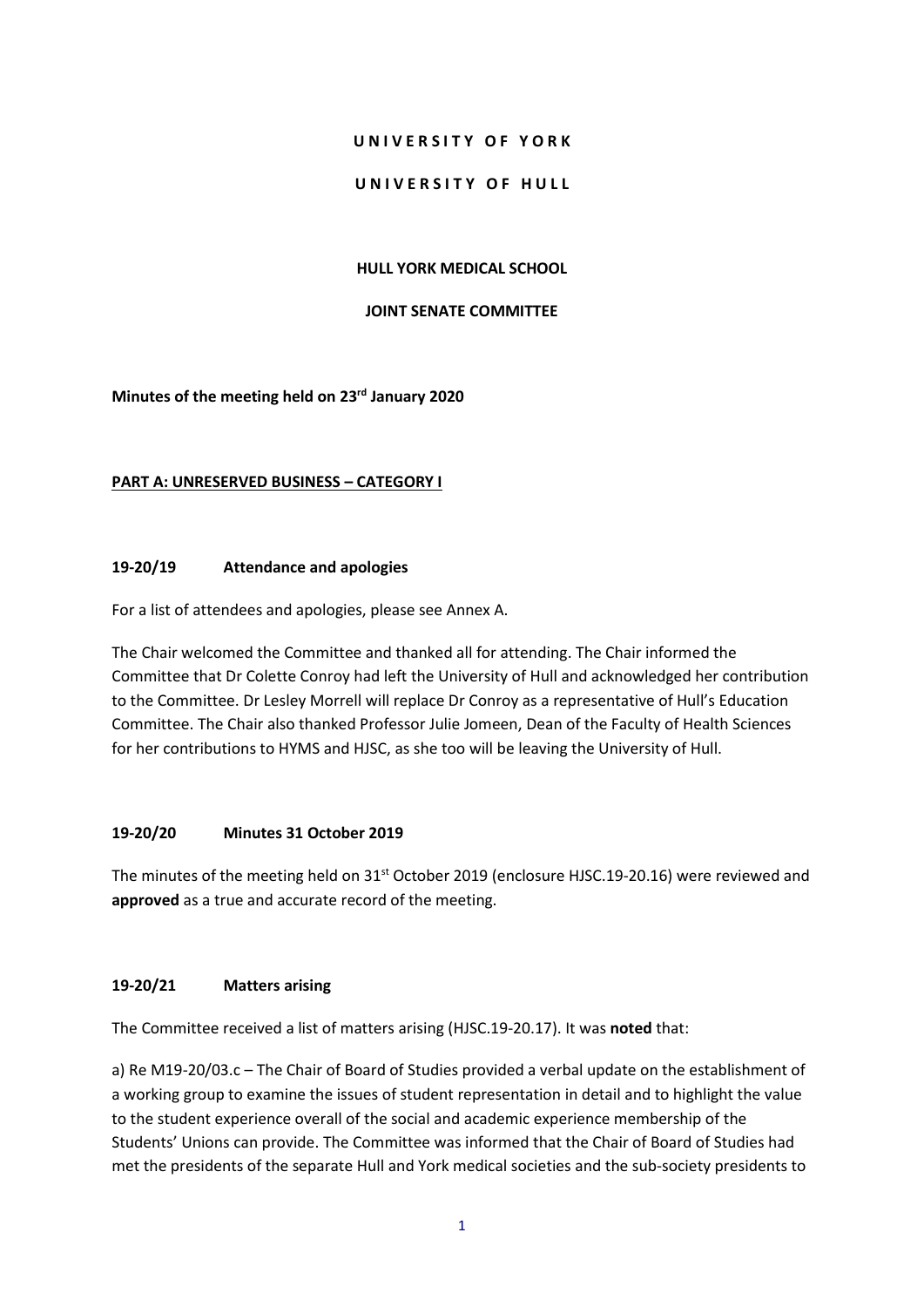discuss the value of a unified process. The Chair of Board of Studies had also corresponded with HUU, GSA and YUSU and intended to facilitate a meeting of all. The Committee **noted** that the issues include questions of identity of student bodies as of the medical school (inclusive of all HYMS students) or medical students' society (inclusive only of MB BS students) given the more diverse School population. It would also be pertinent to consider the merits of a single governance structure reporting to the two Universities unions for efficiency, but cognisant of complex due diligence obligations. There are also challenges of retaining links with medical students in years three to five who are primarily in clinical placements and of the diverse and particular characteristics of the postgraduate community, many of whom are studying alongside their professional work.

During the discussion, it was suggested that the Students' Union 'Presidents of Activities' should be included in the discussions alongside their academic colleagues, as the issues pertain to nonacademic elements of the Union links and representation as well as the academic, particularly given the complexities resulting from disciplinary issues and the need to ensure parity and fairness of treatment in the 'One School' ethos. Further, it was **noted** that a new Code on Student Representation for HYMS is under development and would need to relate to the range of HYMS student societies issue and forms of course representation, ensuring the right relationships with the Unions throughout the School's structures. The Committee requested an update on this worthwhile and vital work at its next meeting.

#### **Action: Chair BoS**

b) Re M19-20/03.d – The Committee **noted** that the University of York Council approved the recommendations of the HYMS Governance Review at its meeting 11 November 2019. The University of Hull Council also approved the recommendations at its meeting 26 November 2019.

c) Re M19-20/03.e – The Committee was provided with a verbal update on the proposals for Annualised Clinical Placements, following consultations with University colleagues. The Committee was informed that the Universities' views were that the School's marketing materials provide only general information about placements that would not impact upon the ability to make changes to placements affecting current MB BS students and applicants. Further, the Chief Operating Officer was working with NHS trust partners to ensure student accommodation and other practical concerns were addressed before a final full proposal would be submitted by the Board of Studies for HJSC Chair's Action approval as soon as possible. It was **noted** that the proposal preferred was as previously submitted, but that this would likely also require provisions for bespoke reconfigurations to some extent for partner trusts to account for local circumstances.

#### **Action: Chair BoS**

d) Re M19-20/11.b – The Chair of Board of Studies provided a verbal update on the formulation of a Postgraduate Taught Experience Survey (PTES) response rate action plan, which was requested to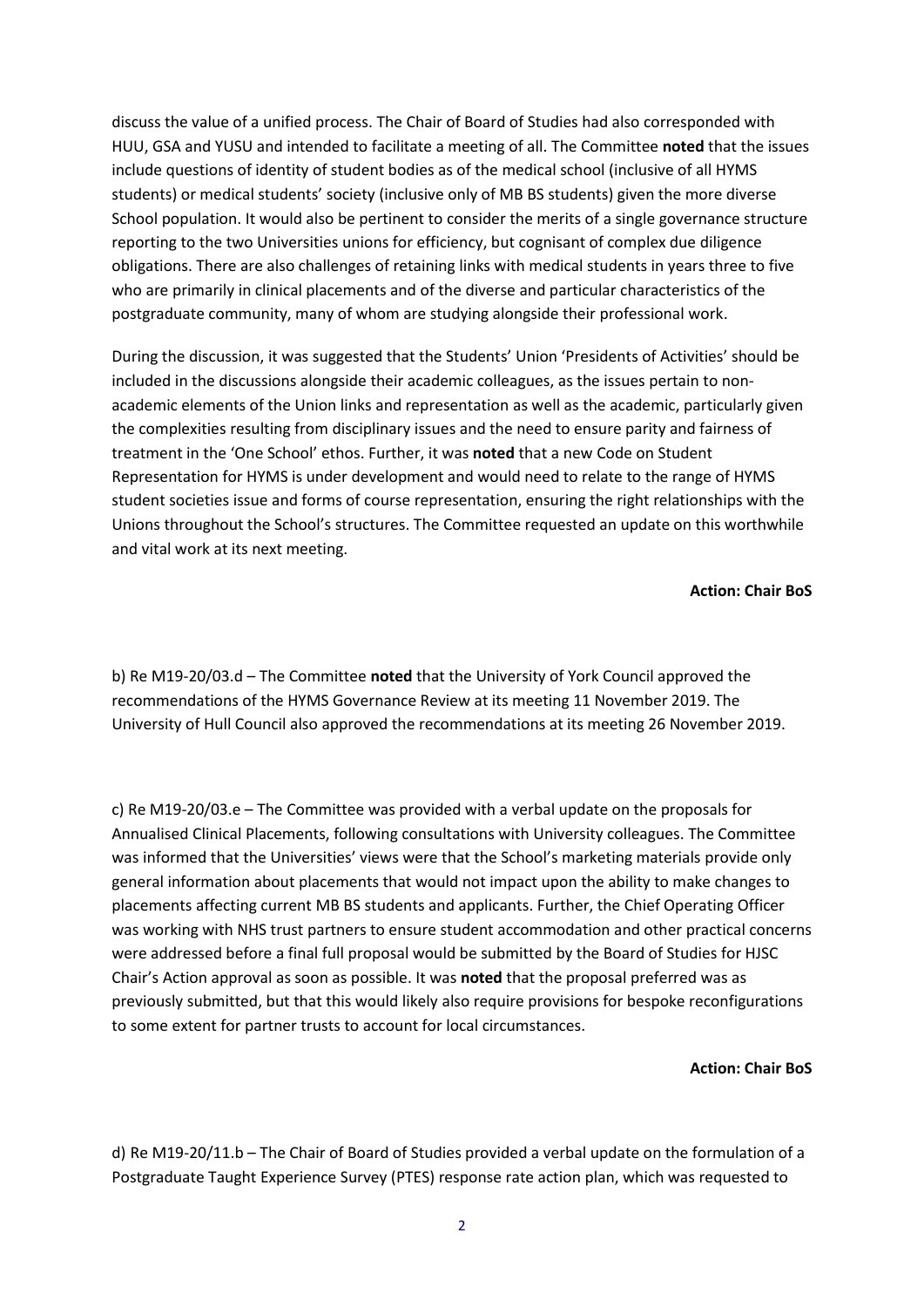ensure the response rate achieved in the 2020 PTES (to be managed by the University of York) exceeds the minimum reporting threshold. The Committee was informed that the Acting Chair of Postgraduate Programmes Board will undertake this activity until the permanent Chair is in place. The Committee requested that a report summarising the plan implemented be submitted to the next HJSC meeting.

**Action: Chair BoS**

## **19-20/22 To receive an oral report from the student representatives**

a) The President of Education, HUU had no issues to raise.

b) The Academic Officer, YUSU informed the Committee that a survey of all HYMS students as part of the evidence-gathering process for the forthcoming periodic review (see M19-20/26), led by YUSU on behalf of and in liaison with HUU, GSA and the Student Staff Committee, was live and that the response rate was very low. The intended survey period had been extended in anticipation of further responses being made. The School informed the Committee it had supported the promotion of the survey, but that it was concerned that it did not discourage or distract students from the National Student Survey (NSS) that would open on the  $3<sup>rd</sup>$  February, PTES or PRES. A further reminder would be sent to all students about the periodic review survey.

The YUSU Academic Officer also offered to assist the School with its NSS promotion as required.

c) The VP Academic, GSA had no issues to raise.

d) The Chair of the Student Staff Committee had no issues to raise.

## **19-20/23 To receive a written report from the Dean of HYMS**

a) The Dean introduced her report (HJSC.19-20.18) and drew the Committee's attention to:

- i. Recent staff appointments and vacancies, including the arrival on  $1<sup>st</sup>$  February of Dr Matthew Morgan, University of Birmingham as Deputy Dean and of other appointments as part of the School's expansion. This included a number of research appointments at York.
- ii. Her recent appointment as Acting Dean of Faculty at Hull on Professor Jomeen's departure following discussions with both Vice-Chancellors to ensure any impact on the medical school will be limited, to be further mitigated by Dr Morgan's arrival as Deputy Dean.
- iii. The need to renew the HYMS strategy for which the Committee's guidance and direction would be appreciated on what the strategy might include. The strategy renewal would also be timely as the Universities have/ are undertaking similar processes. Discussion of the strategy would be included on the agenda for the next meeting.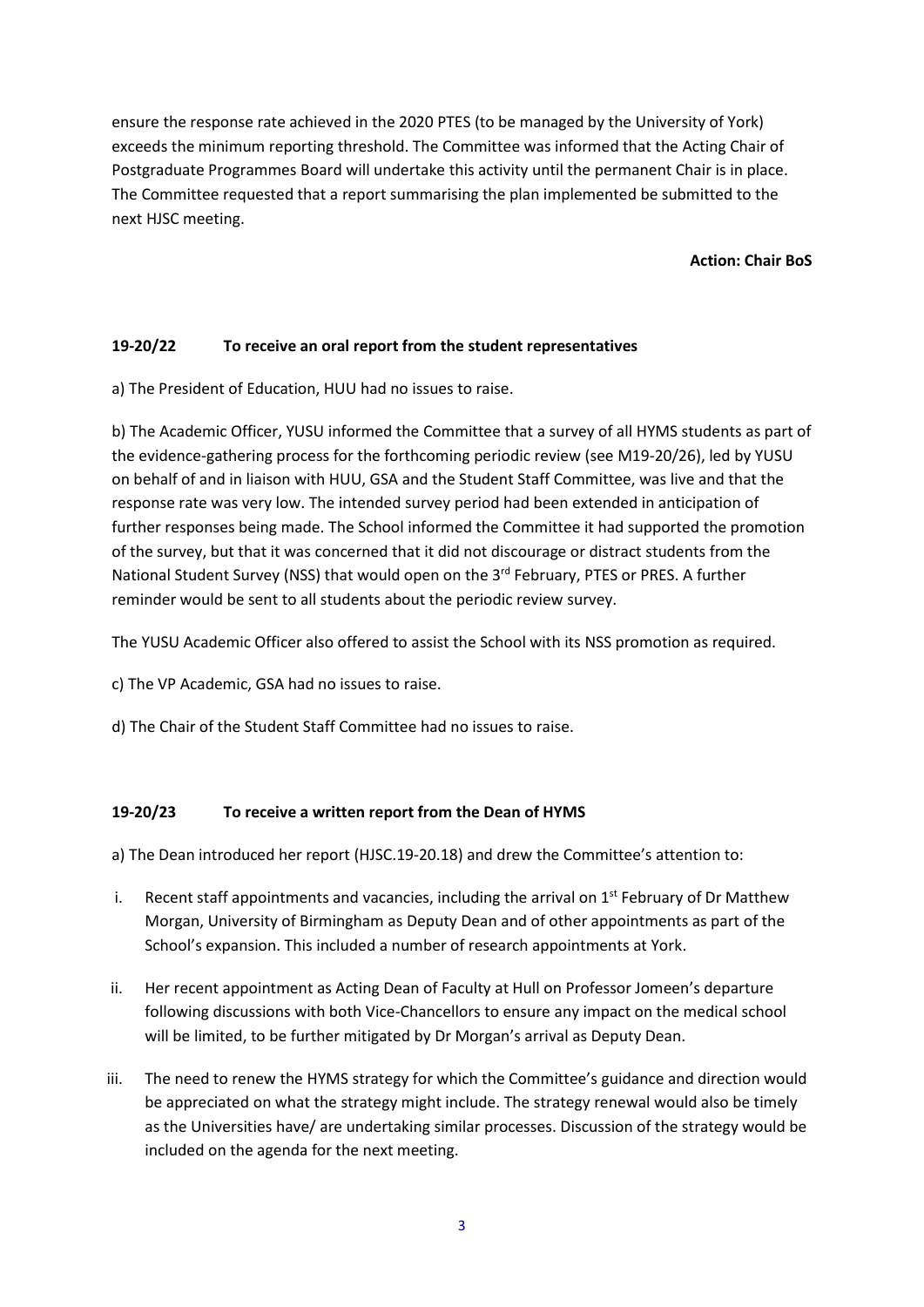iv. Transformation activity underway at the University of Hull includes HYMS, leading to work in HYMS' strategic planning group to ensure no negative impact on students, and through high level discussions to ensure no impact on York from Hull's decisions.

b) During the discussion it was **noted** that:

- i. The School is monitoring the national context for the MSc in Physician Associate Studies as changes in NHS labour marketing planning mean Physician's Associates are being utilised in different ways, with further changes likely. The core aim remains to make a positive difference to NHS staffing. The School intends to plan targets carefully due to the adverse impacts on the programme team if there is significant yearly change in student numbers in terms of the delivery of teaching and placements. Further, the national Physician's Associate professional registration plans and discussions about prescribing responsibilities have not progressed, impacting on providers' abilities to organise effective programmes. It was also unclear whether the Government's apparent decision to reintroduce bursaries for some health and allied professions students would include Physician Associates. The diversity in the sector of Physician Associate programme delivery, 'ownership' across university departments and lack of consistency in the focus of training towards jobs in a defined NHS role and pay grade also needs national evaluation to clarify for providers how training should be best undertaken.
- ii. It could be useful for the School to assess mega-trends and undertake horizon scanning activity for planning future provision, for example the implications of the digitalisation of health care. Relevant to which is a College of Physicians project along such lines, of which the Chair of Board of Studies has been involved.
- iii. Detailed discussions with the MSc in Human Anatomy and Evolution programme team are considering the degree's future, including a recognised need for market research. It was reiterated that individual modules from this programme are popular with students from several others, including those in the York Department of Archaeology, and are offered in liaison with them. Proposals about the programme would be submitted to HJSC in due course.
- iv. Postgraduate research student numbers had been included in the report, which showed the majority are based at Hull. There were some concerns about the level of MD programme noncompletion rates, which were attributed to the particular student context whereby students often undertake the degree as career development whilst remaining in work or on a career break, with even strong students finding it challenging to balance competing professional, personal and academic commitments. This raised questions of the availability of suitable support for MD students, including support for the transition into postgraduate research, to structure the data generating and writing up stages of their projects and then the transition back into their professional roles. The Postgraduate Programme Board would explore these issues further and the Committee's offers of support were welcomed. Other relevant issues to explore could include the students' perceptions of the value of the qualification versus the publications generated by their research on their career development, and the potential of promoting the benefit of undertaking postgraduate study to early career professionals rather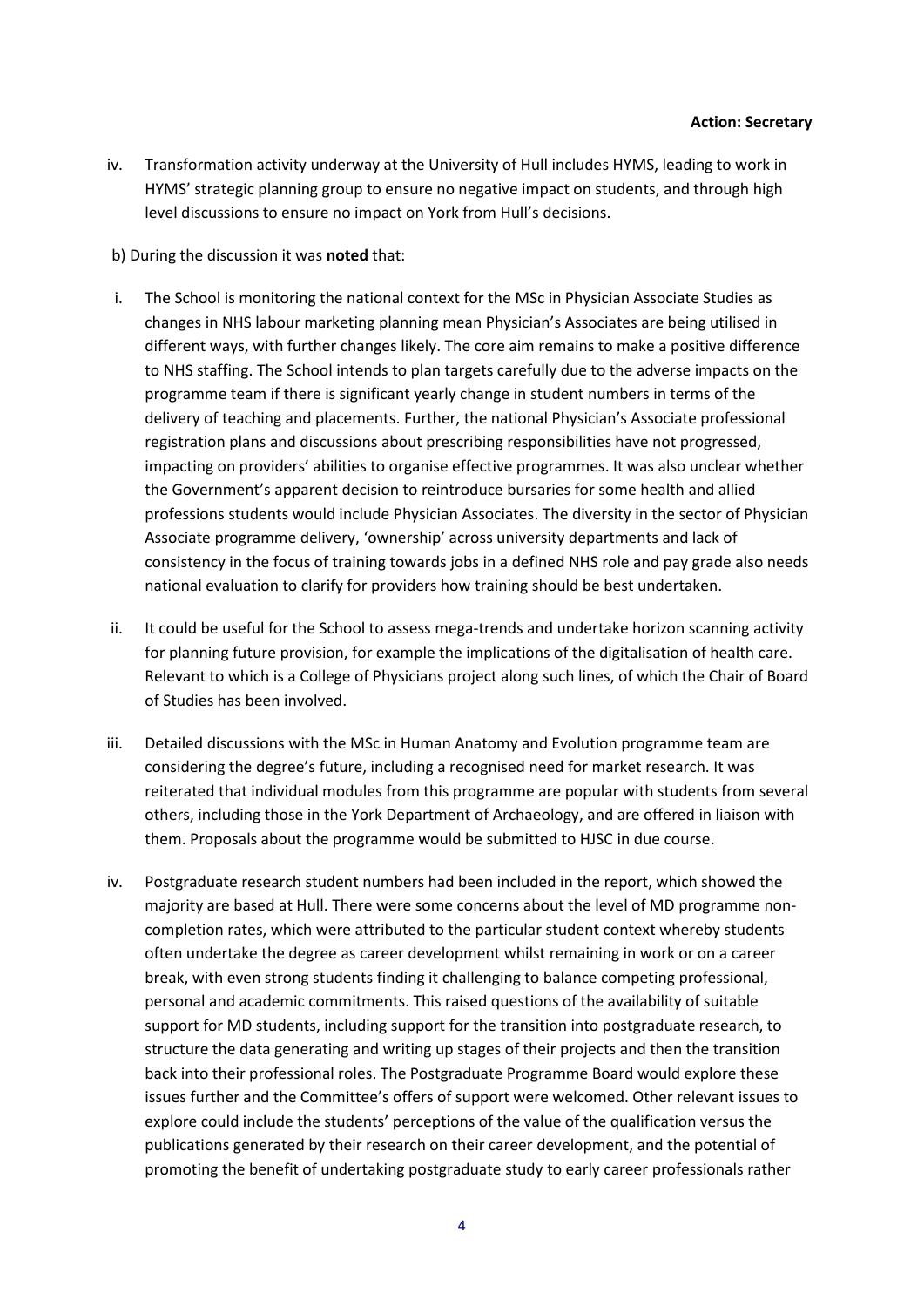than the MD being viewed as a later career activity that might then more often compete with significant other commitments.

v. The NSS reference group had met without the inclusion of current MB BS students, with the intention to invite recent graduates to a future meeting. This was because of a concern not to inappropriately influence current students' response to the NSS 2020. It was perceived that more value lay in engaging with postgraduate students that had undertaken the HYMS MB BS and other alumni for their recent insights. The School had also accepted a recent invitation to join Hull's NSS Steering Group and the Secretary of Board of Studies would join the Group.

# **19-20/24 To consider revised wording of Term of Reference 10 following consultation of the membership and advice from University Equality and Diversity Offices (M18- 19/05.a refers)**

The Secretary introduced a paper proposing revised wording of term of reference 10 following consultation of the membership and advice from University Equality and Diversity Offices (M18- 19/05.a refers) (HJSC.19-20.19). The paper proposed revising the term to: *"To ensure that teaching, learning and assessment practices promote equality of opportunity, diversity and inclusivity, with appropriate regard for fitness to practise and fitness to study requirements"*. To remove any linguistic ambiguity, the Committee instead **approved** *"To ensure that teaching, learning and assessment practices promote diversity, inclusivity, and equality of opportunity, with appropriate regard for fitness to practise and fitness to study requirements"*.

The Committee **noted** that following the introduction of the new governance structures and pending revised ways of working that might result from the revision to the Memorandum of Agreement, the Secretary would arrange both Senates' approvals of the revised Term. Additionally, that the ability for HJSC to make amendments to its membership and Terms of Reference would be discussed between the Chair and Deputy Chair of HJSC and School and University colleagues as part of the discussions about the revised Memorandum.

**Action: Secretary**

# **19-20/25 To discuss the Annual Programme Review Report prepared by HYMS and submitted to the University of York (including updated MB BS and postgraduate action plans for 2019-20)**

The Chair of Board of Studies introduced the discussion of the Annual Programme Review Report prepared by HYMS and submitted to the University of York (including updated MB BS and Postgraduate action plans for 2019-20) (HJSC.19-20.20a-c). The Committee **noted** the Secretary of Board of Studies' work to consult stakeholders and the Head of Quality and Standards' contribution to the final edit. The Report summarised and collated reflections on all undergraduate and postgraduate programmes and drew upon varied sources of data and student experience feedback.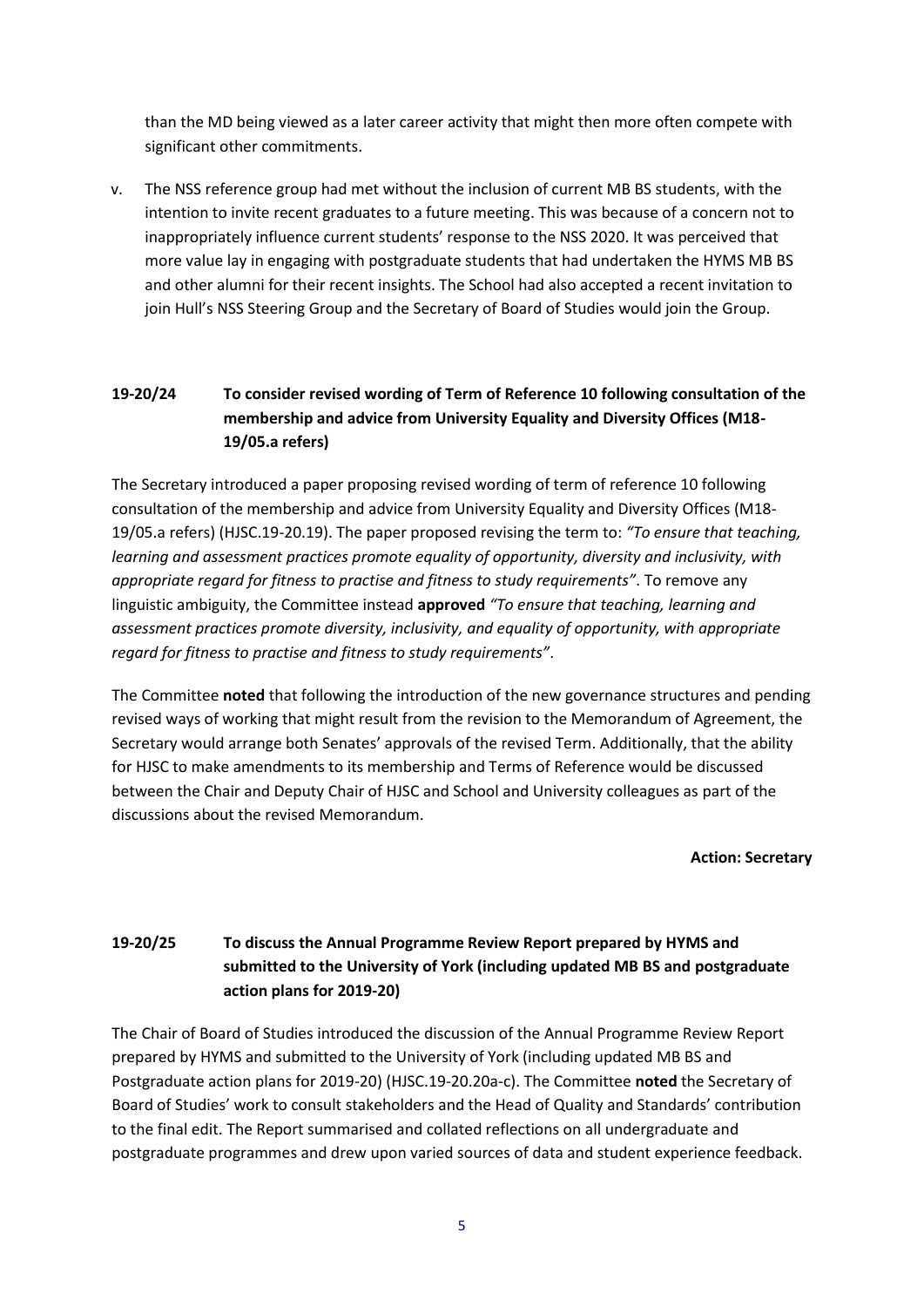During the discussion it was **noted**:

- i. Professor Finn's National Teaching Fellow Award for which congratulations were due.
- ii. Enhancements to Phase I learning outcomes and the reduction in failure to progress, though the Applied Life Sciences (ALS) failure rate appeared to remain high. It was proffered that this was due to the volume and difficulty of learning within ALS compared to other Phase I blocks. Further, learning outcomes were revised to better focus learning within the broad curriculum that could overwhelm students, and in the context of Problem-Based Learning that aims to open students' minds to varied topics. It was felt that more direction and structure would better support students to progress.
- iii. That regarding student engagement, the GSA could assist with activities in the context of York's wider student engagement projects. Also, that new staff in HYMS and an increased capacity should enable staff to interact more with students, encouraging greater informal contact, that would enable concerns and questions to be raised more frequently and informally. Additionally, the redesign of the York building facilitated these more frequent informal interactions that the School was keen to replicate across sites. The recently-appointed Student Engagement and Alumni Officer was also working on a strategy to communicate and engage with students to more clearly and consistently structure opportunities for student feedback.
- iv. An additional possibility to promote staff and student interactions on placements was to enhance student visibility, perhaps by introducing a uniform so clinical staff may then become more conscious of students' presence and how to best include and support their learning.
- v. The graduate employability section of the Annual Programme Review Report focused on employment outcomes rather than how employability skills are embedded to support such outcomes for undergraduate and postgraduate students. In the context of the Teaching Excellence Framework (TEF), it was suggested that in future it would be essential to explain persuasively how the School promotes employability in programmes and what feedback it then compiles to evaluate the effectiveness of such initiatives. For example, any Foundation School feedback on how well prepared HYMS graduates are for their further training.
- vi. Concerns to safeguard and monitor the postgraduate research student experience to balance the growth of the MB BS programme without compromising the effective management of the research programmes and spaces available for research students.
- vii. Curriculum developments to postgraduate taught programmes were underway and to be proposed in two phases. The School was advised to discuss modifications with the Academic Quality teams to establish the levels of approvals needed.

**Action: Chair BoS**

**19-20/26 To receive a note of plans for the Periodic Review of HYMS' learning and teaching provision to be led by the University of York on Thursday 30 April 2020**

The Secretary introduced a paper outlining the plans for the Periodic Review of HYMS' learning and teaching provision to be led by the University of York on Thursday 30 April 2020 (HJSC.19-20.21). The Committee **noted**:

• the intended purpose of the review;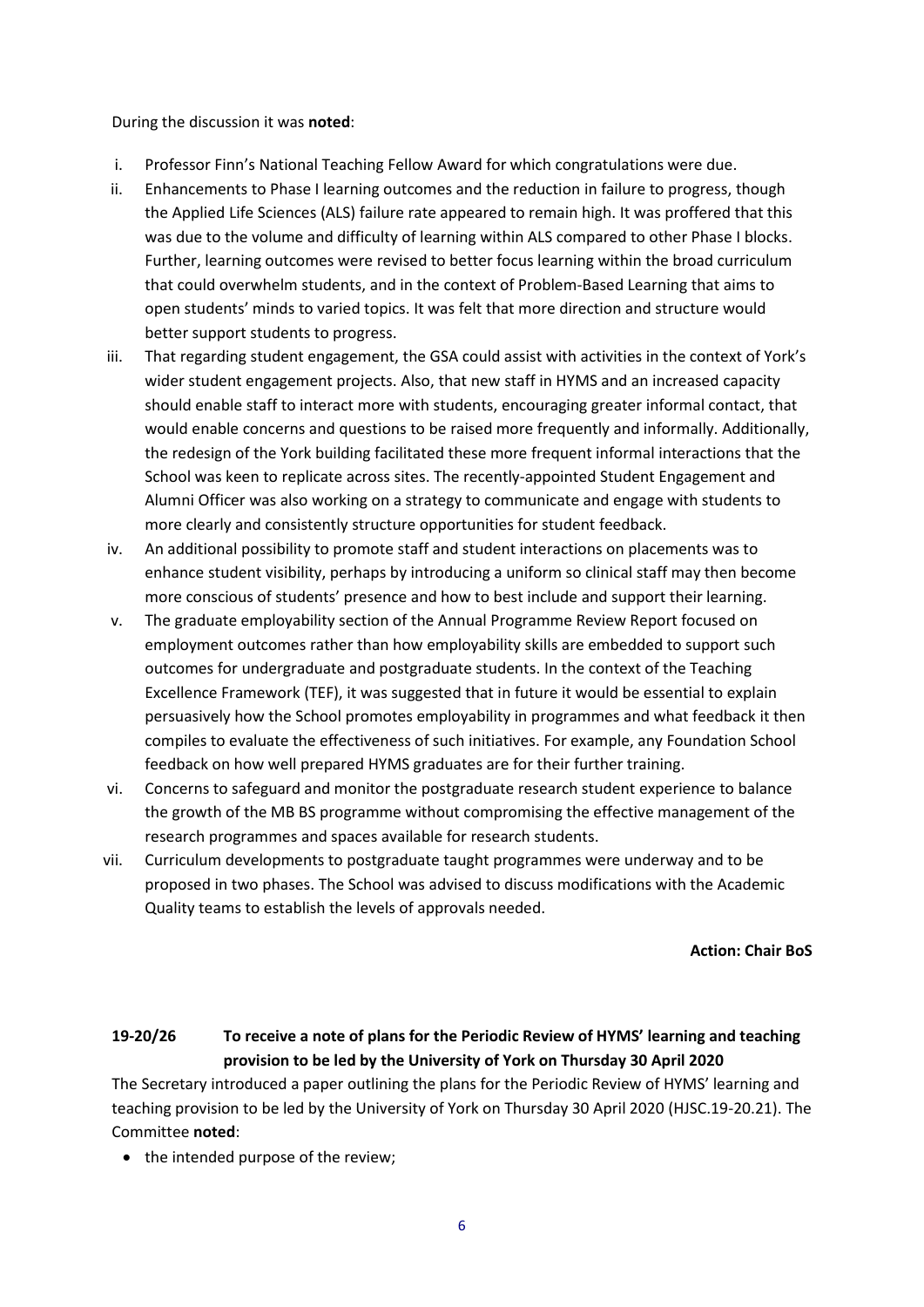- the membership of the internal panel, to be chaired by Dr Steve King, Associate Dean for Teaching, Learning & Students, Sciences Faculty, York;
- that the School had proposed two external panel members and that the Chair of HJSC would consider the suitability of these nominations in due course;
- that a survey of all HYMS students had been circulated in order that a student submission could be prepared by YUSU in collaboration with the GSA, HUU and the Chair of the Student Staff Committee. The resulting report would be an important source of documentary evidence guiding the panel's assessment of issues to discuss with students and staff on the day and so the survey would benefit from as high a participation rate as possible.

An update on the preparations for periodic review would be provided at the next HJSC meeting. **Action: Secretary** 

# **19-20/27 To discuss and provide feedback on a draft revisions to the MB BS Phase II Scholarship and Special Interest Programme (SSIP)**

The Chair of Board of Studies introduced a proposal to revise the MB BS Phase II Scholarship and Special Interest Programme (SSIP), including the Quality Improvement Project (QIP) (HJSC.19-20.22), explaining that the Board of Studies would welcome the Committee's feedback on the draft proposals to assist its preparation and consideration of a final proposal for implementation in the 2020-21 academic year for third year students (current year two students) and 2021-22 for when that cohort enters year four. The Chair of Board of Studies explained that the proposals relating to the student selected element of years three and four of the programme were being proposed following poor student feedback, difficulties managing the SSIP administration in its current form and a need to plan a manageable SSIP component for the expanded MB BS cohort.

During the discussion it was **noted** that:

- i. In the table on page 9 of the proposal included a formatting error suggesting missing information about the QIP.
- ii. The proposal included a lot of support for students, but that enhanced staff support, for example for marking and moderation would be needed and the Committee was reassured this would be in place, linked to wider efforts in the School to boost tutor training. Also systems developments and the use of OpenCampus would enable SSIP progress reporting and monitoring to help ensure student work is undertaken incrementally through the SSIP.
- iii. Hull's project on assessment rubrics could provide insight to enhance the quality of the marking and moderation.
- iv. The changes would mean summative assessment at the end of the SSIP only, but that there is potential value in a staged approach to provide students and tutors with a sense of student progress. The School is beginning to consider the benefits of programmatic assessment, for example through portfolios that could have ongoing formative value as well as providing an end of component summative assessment. The revised SSIP would be a step towards a more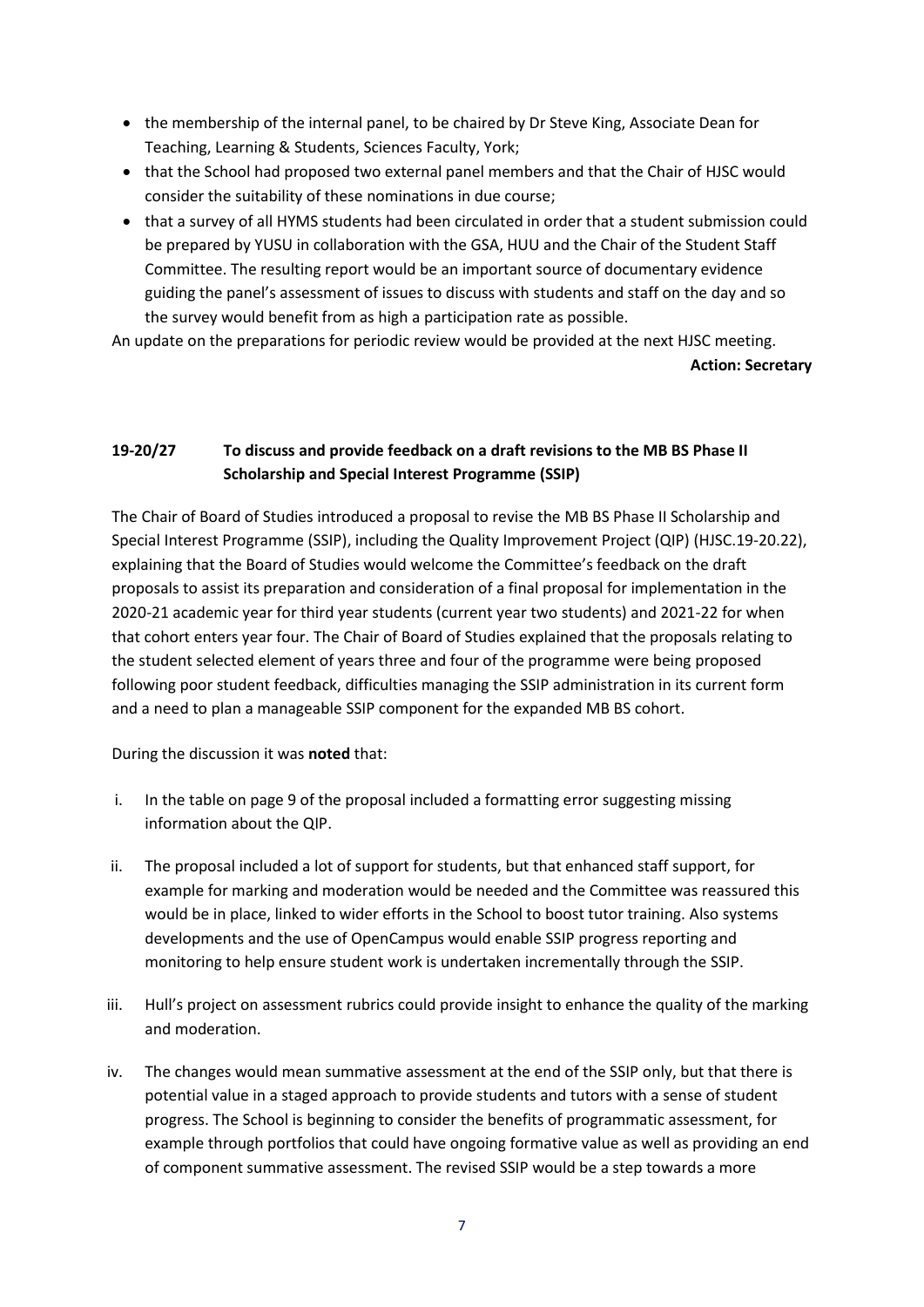programmatic approach with formative assessment potential, balanced with the encouragement of supported and monitored self-directed learning. Further, there is a concern to reduce the overall assessment and work burden within the MB BS programme.

- v. Students had been consulted on the proposals to date and had been broadly supportive.
- vi. As a change to a core programme component, a consultation was required with all current students to be affected (current year one and two students), which should be in the form an email to all such students, alongside explanations in suitable face-to-face forums. As the proposed change would have a neutral or advantageous impact on students, the Chair HJSC advised that non-responses could be regarded as consent to the changes and that she would consider by Chair's Action the final proposals in the light of the student feedback*.*

**Action: Chair BoS**

# **19-20/28 To consider a revised** *Policy on Mitigating and Exceptional Circumstances Affecting Assessment and Examination*

The Deputy Chair of Exceptional Circumstances Committee attended to speak to this item, along with the Chair of Board of Studies. A revised *Policy on Mitigating and Exceptional Circumstances Affecting Assessment and Examination* was introduced (HJSC.19-20.23a-c) following consultation with student and staff stakeholders within HYMS and with colleagues in the two universities.

## a) The Committee **noted** that:

- i. Changes to include defined Mitigating Circumstances would allow for the consideration of a wider range of pertinent issues affecting students' performance in assessments and follow University of Hull practices. The name of the responsible sub-committee of the Board of Examiners would also be changed to reflect the new emphasis.
- ii. A significant change proposed was to reduce from a total of 20 days the submission deadline for claims for mitigating and exceptional circumstances to five working days and a total of 10 working days for submission of claims and supporting evidence, or before the Board of Examiners ratification of results, whichever was soonest. This would allow the Board of Examiners meetings to align with term dates and remove the need for release of unratified results, enabling students to progress to the next year with ratified results.
- iii. The revised policy would be implemented from the start of the 2020-21 academic year, but early approval was ideal so that the schedule of summative assessments and Board of Examiners meetings could be finalised to increase the ability to ratify results and progression decisions in the most timely manner for students' benefit. This should reduce the numbers of students progressed at risk due to outstanding applications.
- iv. A further significant proposal was for extension requests for less than five working days that are supported by evidence to be automatically approved by the Mitigating and Exceptional Circumstances Committee without the need for ratification by the Board of Examiners (under devolved powers).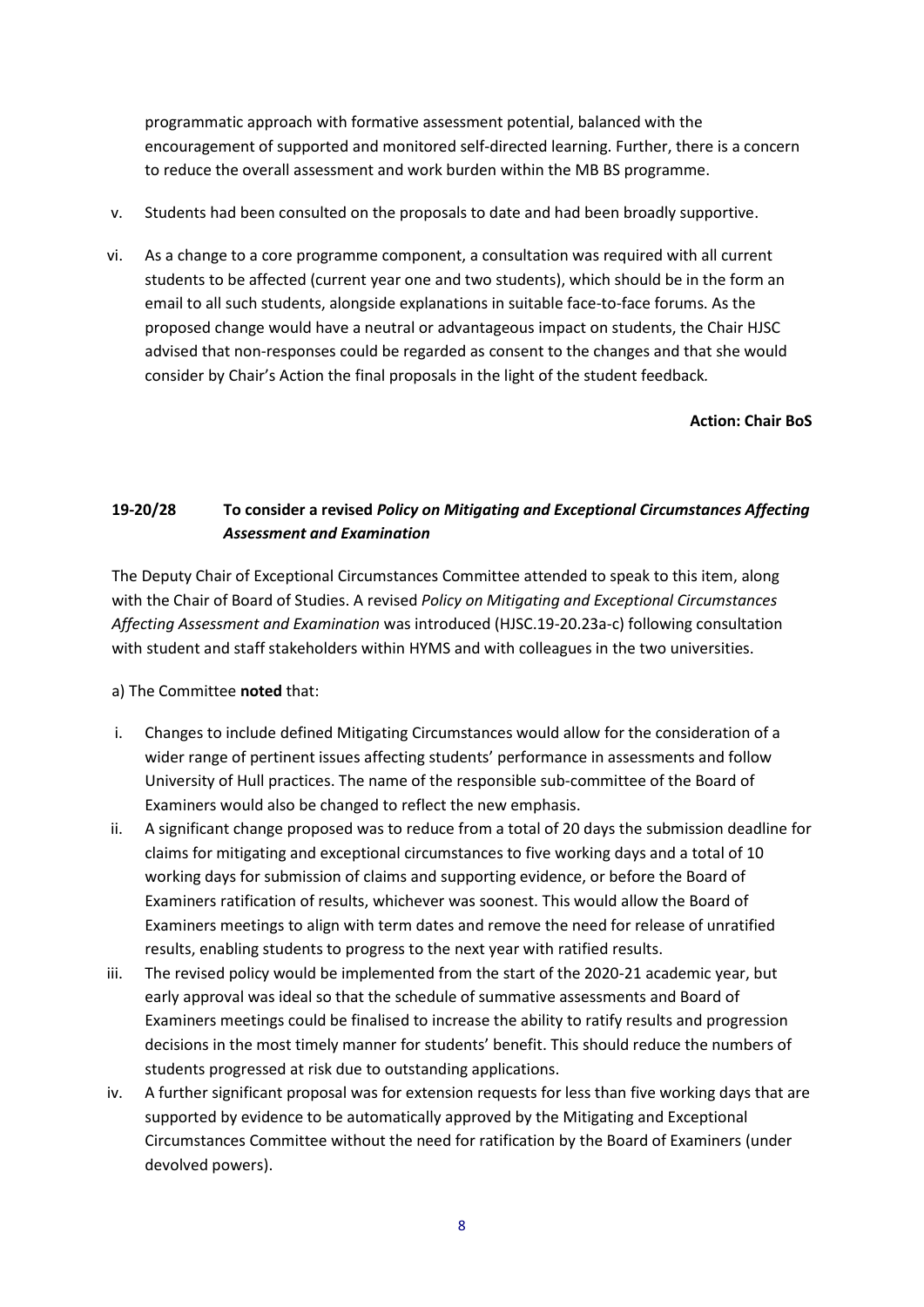- v. The terminology relating to application decisions would be changed to supported/ not supported from accepted/ rejected to reflect a perception of the policy as one concerned with student wellbeing.
- vi. There had been extensive consultation with students and staff. Student consultation had supported the reduction of the time period in which claims and evidence could be submitted to a total of 10 working days and the wider policy proposals.
- vii. The *Policy on Mitigating Circumstances etc*. should be viewed in the context of the reasonable adjustments policy, which remains under review and would be proposed at the March Board of Studies meeting before being submitted for HJSC approval.

The Committee **approved** the proposal on the condition that:

- i. The example provided in section 3.8 should more clearly state rejection of the application for being outside of the stated time frame and what that time frame was. The example should also refer to the potential for students to appeal decisions ratified by the Board of Examiners through inclusion of a signpost to the relevant section (7.5).
- ii. The position of examples in the document should be reviewed to ensure they most appropriately align with the section they explain.

## **Action: Chair BoS**

Once amendments had been made the Committee was content for the Policy to be published at the intended time without need for confirmatory review.

## **19-20/29 To discuss the Annual Report on Academic Misconduct in the School**

The Chair of the Board of Studies introduced the *Annual Report on Academic Misconduct Cases for 2018-19* (HJSC.19-20.24). The Committee **noted** that in the academic year 2018-19, three academic misconduct concerns were investigated, all concerning postgraduate taught students and each case related to an individual student. The three cases concerned suspected plagiarism and were determined by a panel hearing. The panels recommended in each cases that the affected work receive a mark of 0 and where a resit of the assessment was allowed, the module mark was capped at 50.

During the discussion, the Committee **noted** the School is already enhancing its use of Turnitin for tutors and students so that inappropriate text use can be better understood, identified and addressed. It was also **noted** that it is important students are informed of resources available to them, but that it is then their responsibility to behaviour appropriately. It was further suggested that the School could consider including on mark coversheets a question asking if students were aware of/ had used Turnitin, to highlight the importance of academic integrity and resources to promote it.